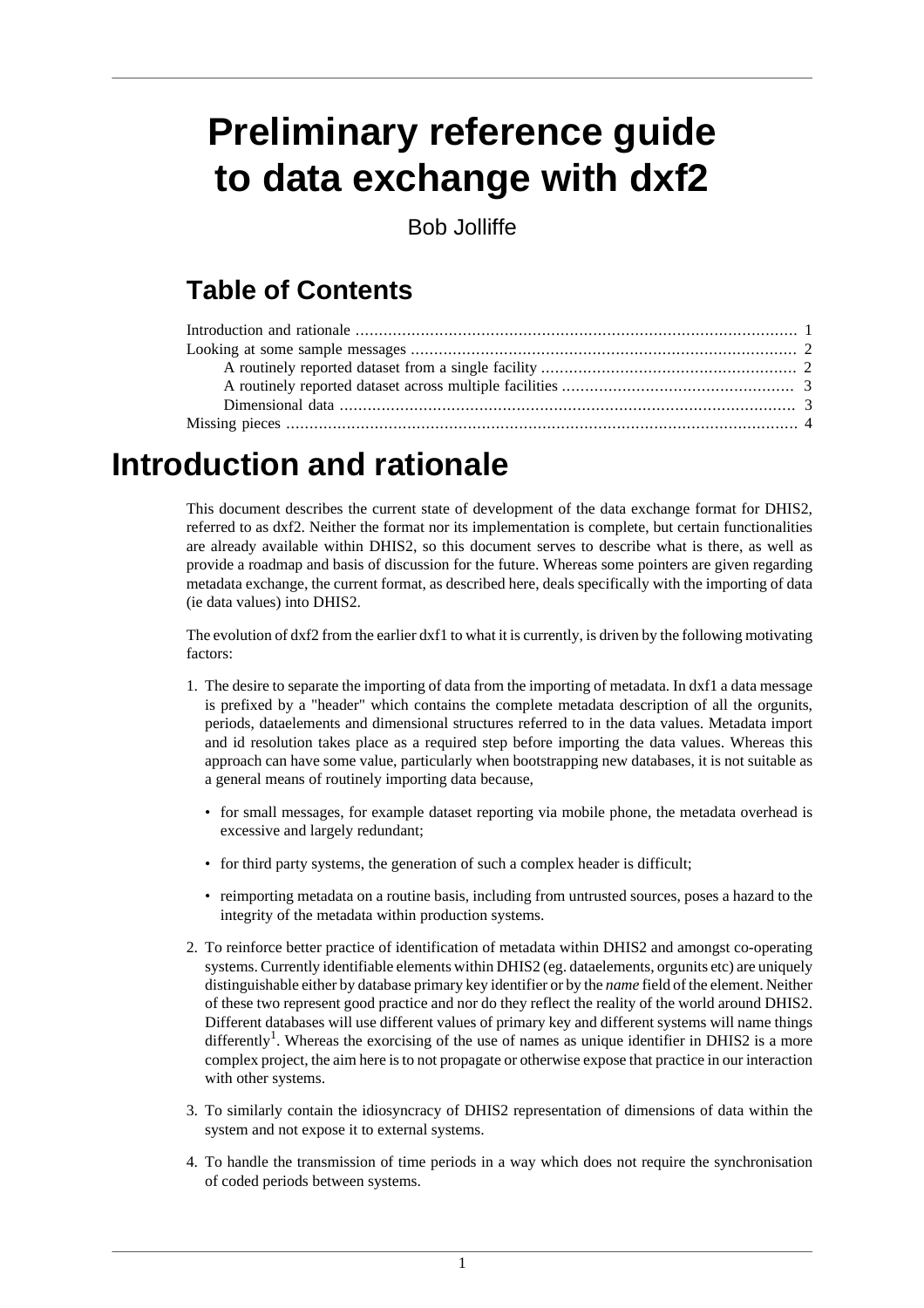Guided by the rationale above, the new dxf2 defines a datavalueset element which is designed to contain a sequence of datavalues, without the requirement of a metadata header. Structural metadata items can be identified by either one of *uuid*, *code* or *internal id*. Despite efforts over the past year to imagine into existence the one true globally unique identifier, the world is more complex and different forms of identifier may be suited to different situations<sup>2</sup>. Periods are represented as ISO8601 coded strings according to the toString() methods within the period API. Examples include "201109", "2011W32", "2011Q1", "2011" for monthly, weekly, quarterly and yearly period types respectively.

## <span id="page-1-0"></span>**Looking at some sample messages**

Describing a format by means of examples is necessarily informative rather than normative. For the purpose of this document that is sufficient. A normative document and authoritative schema will emerge later. The first two of these examples can be imported through the dhis2 import/export module, provided of course that the codes or uuids are defined. The current schems, as implemented within DHIS2, is available at ....

### <span id="page-1-1"></span>**A routinely reported dataset from a single facility**

Use cases: importing data from a patient based system in a hospital, importing data from community health workers via mobile.

```
<dxf xmlns="http://dhis2.org/schema/dxf/2.0" 
      minorversion="1.0" date="20110913">
 <dataValueSets>
   <dataValueSet idScheme="uuid"
                  dataSet="16B2299E-ECD6-46CF-A61F-817D350C180D" 
                  period="2011W5"
                  orgUnit="9C1B1B5E-3D65-48F2-8D1D-D36C60DD7344">
     <dataValue dataElement="56B2299E-ECD6-46CF-A61F-817D350C180D" value="11" />
     <dataValue dataElement="56B2299E-ECD6-46CF-A61F-817D350C180E" value="11" />
     <dataValue dataElement="56B2299E-ECD6-46CF-A61F-817D350C180F" value="11" />
     <dataValue dataElement="56B2299E-ECD6-46CF-A61F-817D350C180G" value="11" />
  </dataValueSet>
 </dataValueSets>
\langle dxf \rangle
```
#### **Some notes on the above**

- The enclosing dxf root element is not a strict requirement. Particular consumers, eg a custom webservice for reading mobile messages, might choose to implement just the dataValueSet.
- The minorversion attribute is a useful way of indicating minor changes to consumers without having to trigger changes in namespace.
- The date the message was produced is perhaps better implemented as a timestamp. Please vote.
- The idScheme determines the type of identifification used. In this case that is uuid. This attribute is an indication to the consumer to match against the uuid field of identifiable objects within DHIS2.
- The dataset is an optional attribute which is strongly encouraged. In the absence of a dataset attribute the potential list of valid orgunits and dataelements is unconstrained. Providing a dataset attribute

<sup>&</sup>lt;sup>2</sup>It is my view that *code* will in most cases be the preferred identifier, but the other two remain as options. It is also my view that we will eventually expand the notion of code to allow different codes for different contexts, but for the moment, this requirement has not emerged concretely.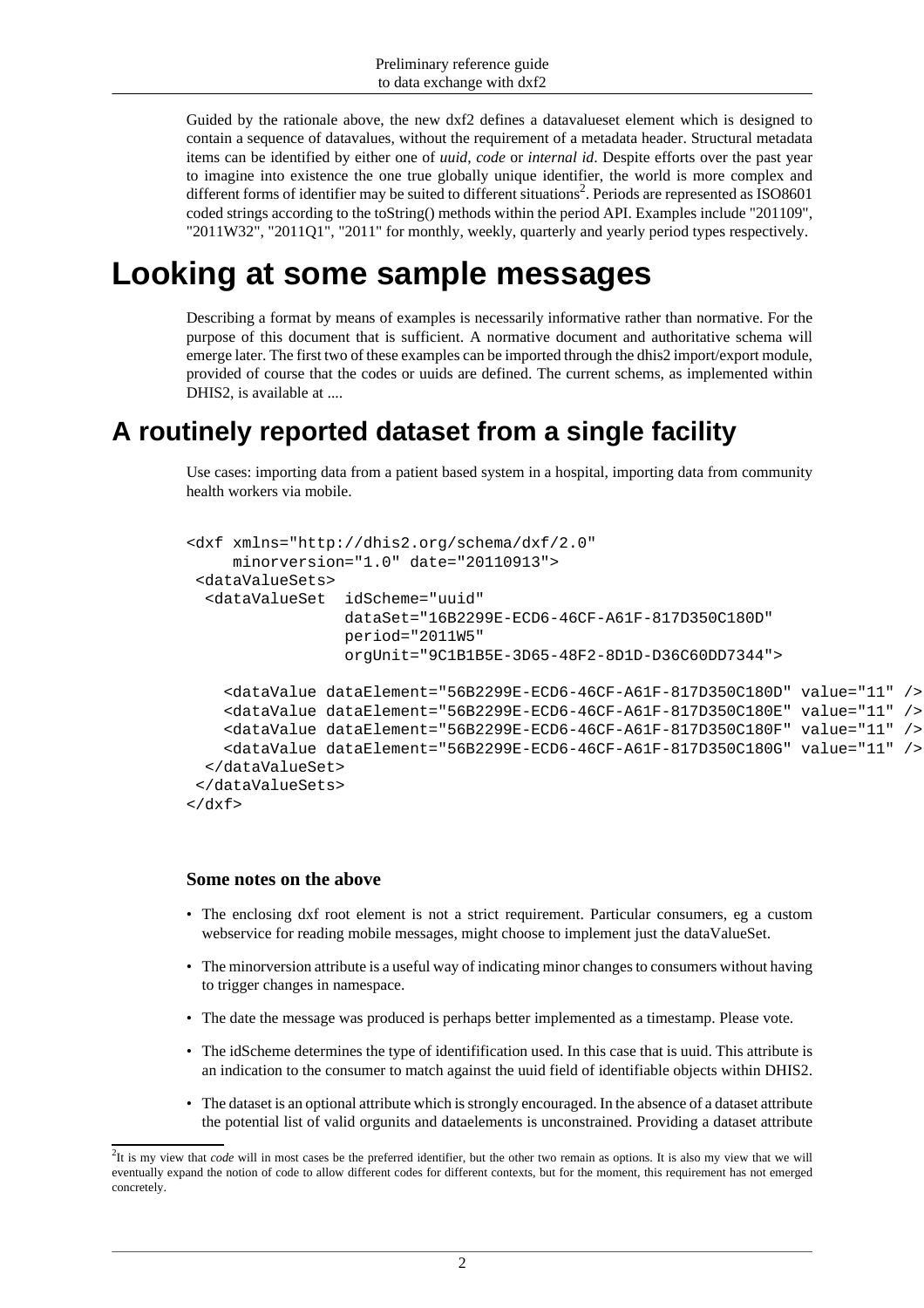allows consumers to validate that only appropriate orgunits and dataelements are reported. There may be instances where this is not desirable, for example a third party system reporting dataelements from across DHIS2 datasets. Another benefit of the dataset attribute is that it can be used for checking against the credentials of the user importing this set.

- The period attribute refers to a string representation of the period as discussed above. Note that it is defined at the dataValueSet level, so it is effectively inherited for each of the dataValues.
- The orgUnit attribute is similarly defined at the dataValueSet level. There is a class of use cases illustrated in the next example where it may not be appropriate to define this attribute here.
- A dataValue consists of at least two attributes, a dataElement and a value. The schema is however permissive in the sense that there may be *any additional attributes*. This is to allow for the specification of orgunits at the dataValue level as illustrated below, as well as to cater for the inclusion of arbitrary dimension attributes.

### <span id="page-2-0"></span>**A routinely reported dataset across multiple facilities**

Use cases: importing data from another aggregate-type system, such as a human resource, logistical or meteorological type systems which will have data from across a geographical spread.

```
<dxf xmlns="http://dhis2.org/schema/dxf/2.0" 
     minorversion="1.0" date="20110913">
  <dataValueSets>
   <dataValueSet idScheme="code"
                  dataSet="IHRIS_HUMAN_RESOURCE" 
                  period="2011Q2" >
     <dataValue dataElement="145" orgUnit="14356" value="11" />
     <dataValue dataElement="145" orgUnit="14356" value="12" />
     <dataValue dataElement="145" orgUnit="14356" value="11" />
     <dataValue dataElement="145" orgUnit="14356" value="9" />
   </dataValueSet>
 </dataValueSets>
\langle dxf \rangle
```
#### **Some notes on the above**

- This example illustrates the use of code as identifier scheme. Identifiable objects will be matched against the code field within DHIS2. Note that the code field is an arbitrary string. Note also that we do not necessarily have autonomy on the assignment of codes. For example, the above message is based on a sample from Kenya, where the code is assigned by a 3rd party authority which mainatins a master facility list.
- In this case, the orgUnit code is not assigned at the dataValueSet level.

### <span id="page-2-1"></span>**Dimensional data**

Use cases: importing data which is disaggregated. Note that this feauture is not yet implemented as it requires the fuller implementation of concepts envisaged in the next version of DHIS2.

```
<dxf xmlns="http://dhis2.org/schema/dxf/2.0" 
     minorversion="1.0" date="20110913">
  <dataValueSets>
```